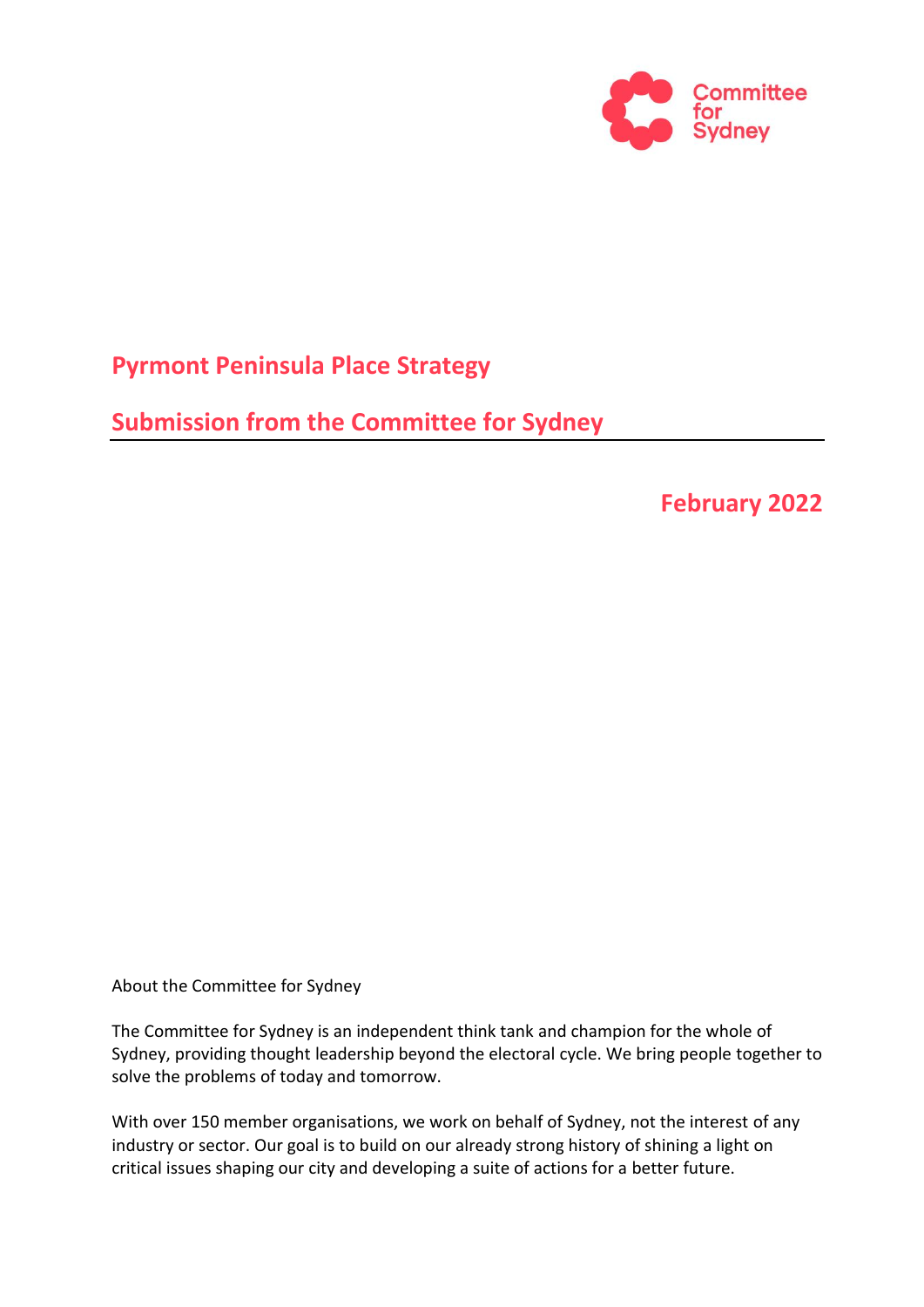## Introduction

The Committee for Sydney has always taken a close interest in the planning and development of the Pyrmont Peninsula. We have argued in earlier submissions that the precinct has the capacity to support a much greater density of development and play a greater role in the economic, cultural, and social life of Sydney.

Sydney's CBD is constrained by the Harbour, parklands, like the Domain and Botanical gardens, and neighbouring residential suburbs and heritage precincts. Notwithstanding the temporary setbacks caused by the pandemic, Sydney will soon need more space if it is to continue to contribute to our nation's economic, social, and cultural wellbeing. The Pyrmont Peninsula offers the best, and possibly only, area where the CBD's growth can be accommodated in the future.

However, in supporting this growth, it is important that we don't repeat the mistakes of the past. Development must be guided by societal need and be protective of the local environment. Future plans should strive for a better balance between the economic, social, and environmental needs of the precinct. In recent years, the Committee has published several Papers and studies on how to build better neighbourhoods and cities. Places with active streets, good urban design, smart technology, connected neighbourhoods and sustainable and resilient buildings and parklands. In responding the draft Pyrmont Peninsula Place Strategy (the Strategy), the Committee has drawn on the many ideas and recommendations in these Papers, as well as the expertise of our members.

### 10 Directions and 5 Big Moves.

The **10 Directions** outlined in earlier iterations of the Strategy are supported. As aspirations, they cover the competing needs and pressures on the precinct and how they should be balanced against each other. However, while we agree with each Direction, the Implementation Strategy should articulate in more detail how each is to be achieved. We are concerned that Implementation Report is overly reliant on planning and land use controls, while important, these are not, in themselves, able to deliver all the things we need if Pyrmont is to achieve its potential. In the following section we make some suggestions for other policy tools and levers which should be considered before the Strategy is finalised.

The **5 Big Moves** are strongly supported and will be essential if Pyrmont is to achieve its full potential. Sydney's famous harbour foreshore walk, founders when it passes through Pyrmont. Fixing this is long overdue.

Establishing the area as 24 hour cultural and entertainment destination will do much to restore Sydney's night-time economy, which has struggle with the impact of Covid and former 'lock-out' laws.

The investment in a new Station on the Metro Line will finally remove the biggest hurdle which is stifled investment in Pyrmont – its lack of connectivity with the rest of Sydney. The new Station will support greater density of development and intensity of activity and help decouple the local economy from the private car. The Committee is pleased that the Metro station has now been identified as a key site.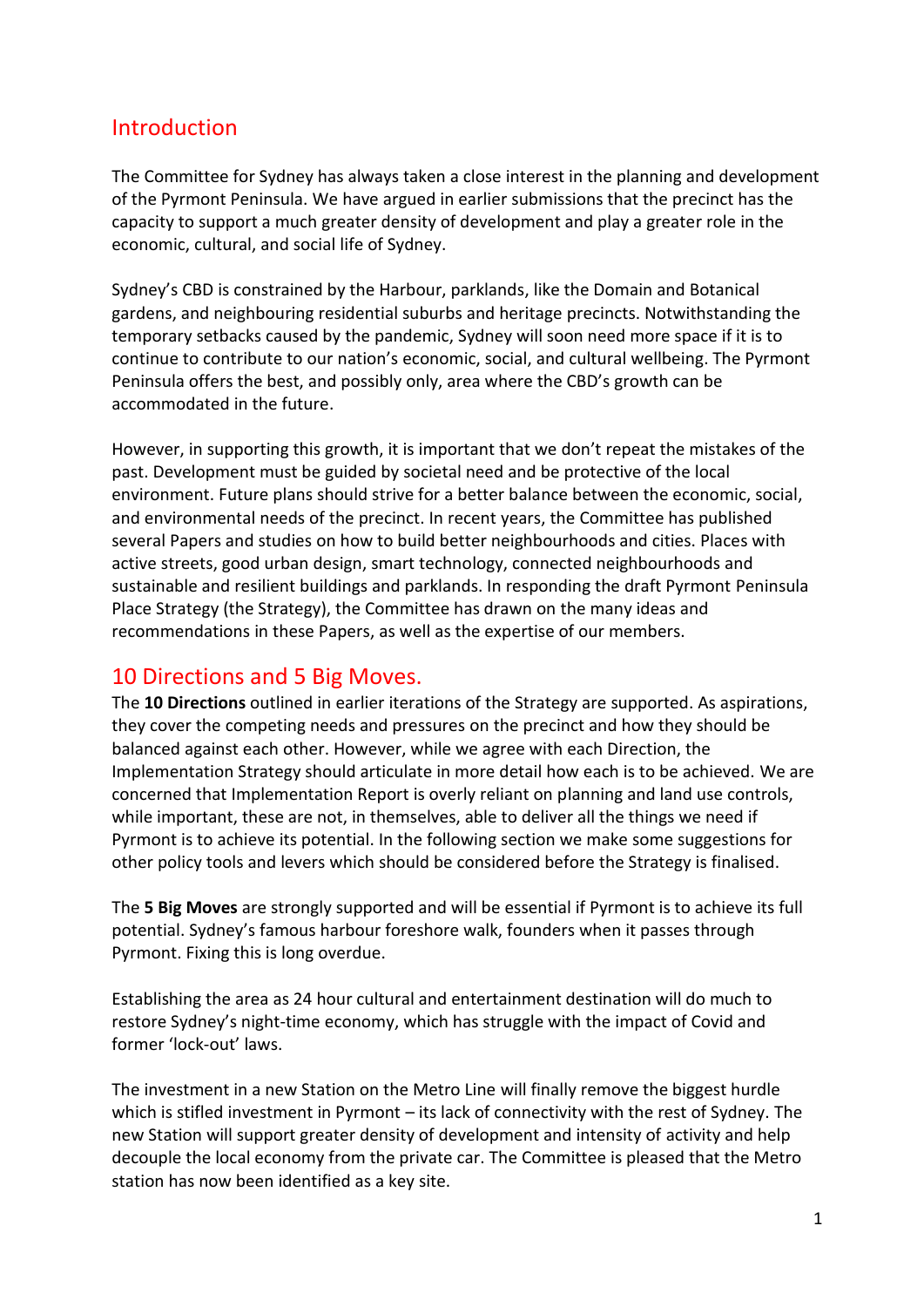With climate change posing an existential threat to our metropolis, championing Pyrmont as a low carbon, high performance precinct and showcasing the latest in sustainable development and living is welcome. And finally, creating more and better activated public spaces, should make Pyrmont Peninsula a more liveable and greener place.

However, if we are to capitalising on these 5 Big Moves, the Implementation Strategy should consider further strategic interventions, policy tools, and investments. The following are some ideas and policy tools which the Committee has been advocating for to ensure new places, neighbourhoods and precincts are liveable, loveable, and sustainable.

#### Heritage Floor Space Trading.

The Committee has been calling for an expansion of the CBD's Heritage Floor Space Scheme to other parts of Sydney, and Pyrmont is the perfect place to start. While the Strategy highlights and celebrates Pyrmont's rich built heritage, these buildings and places need more protection than the design controls and setbacks, being proposed. Including the Pyrmont peninsula in the CBD scheme would drive investment in the renewal and ongoing protection of the precinct's heritage.

#### A reimagined Pyrmont Peninsula.

The Committee recently released a report outlining the findings of our Commission into the future of Sydney's CBD [Link](Submission%20Pyrmont%20Strategy%20February%202022.docx). Many of the recommendations we made for the CBD, are also applicable to Pyrmont, and will assist in delivering on the including:

- Install plug-and-play creative infrastructure across the peninsula.
- Fund cultural institutions, like the MAAS and to stay 'open late' all week and open up boundaries.
- Investigate options for different housing models and develop creative co-operative housing.
- Create 'shared streets' where pedestrian movement is high.
- Develop 'the Aboriginal custodian-identified framework for the Pyrmont in line with the Sydney CBD Aboriginal Strategy.
- Form a logistics industry and government working group to sponsor the roll-out of positive logistics initiatives in Pyrmont.

## Sites capable for change and Key sites

The Committee supports the approach being taken in the implementation strategy to focus reform and change on those sub-precincts and places best suited to accommodate growth. However, this should not preclude change elsewhere in the peninsula nor sterilise precincts where other changes are possible. Delivering on the 10 Directions and capitalising on the 5 Big Moves will require more than just land use and density changes.

In our submission to the previous Strategy, the Committee supported the identification of Key sites which we believed had the most potential to drive the renewal of the peninsula. It is pleasing that each of these sites have now progressed or are under active consideration. While each is important in themselves, collectively they will drive new development and investment across the Peninsula.